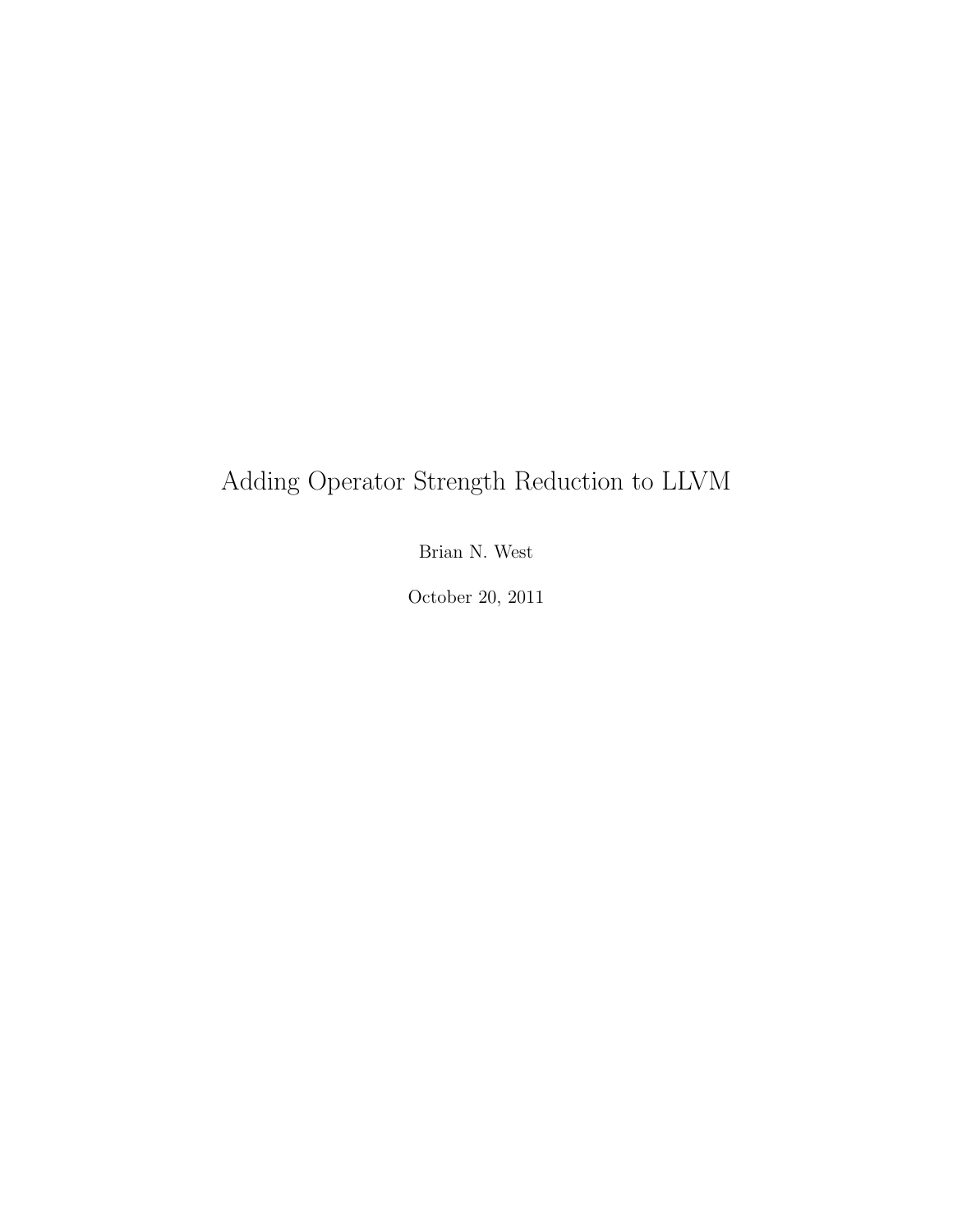# Introduction

As part of the [Platform-Aware Compilation Environment](http://pace.rice.edu/) (PACE) Project<sup>[1](#page-1-0)</sup>, Operator Strength Reduction (OSR) [\[3\]](#page-16-0) was added to the [LLVM Compiler Infrastructure Project](http://llvm.org/) (LLVM) as a optimization pass.

The goal of the PACE Project is to construct a portable compiler that produces code capable of achieving high levels of performance on new architectures. The multi-tiered architecture of the PACE compiler included high level and low level compilation components. LLVM was the choice for the low level optimizer and code generator.

The high-level components of the PACE compiler include a Polyhedral-based optimization pass. This optimization pass produces many opportunities for strength reduction. LLVM lacked a strength-reduction optimization pass<sup>[2](#page-1-1)</sup>, so this is the motivation for adding the OSR optimization to LLVM.

<span id="page-1-0"></span><sup>1</sup>This work is funded by the Defense Advanced Research Projects Agency through AFRL Contract FA8650-09-C-7915. The opinions and findings in this document do not necessarily reflect the views of either the United States Government or Rice University.

<span id="page-1-1"></span><sup>2</sup>LLVM advertises a strength reduction optimization, which is actually part of the code generation pass in its backend and not the stand alone optimization that PACE needed.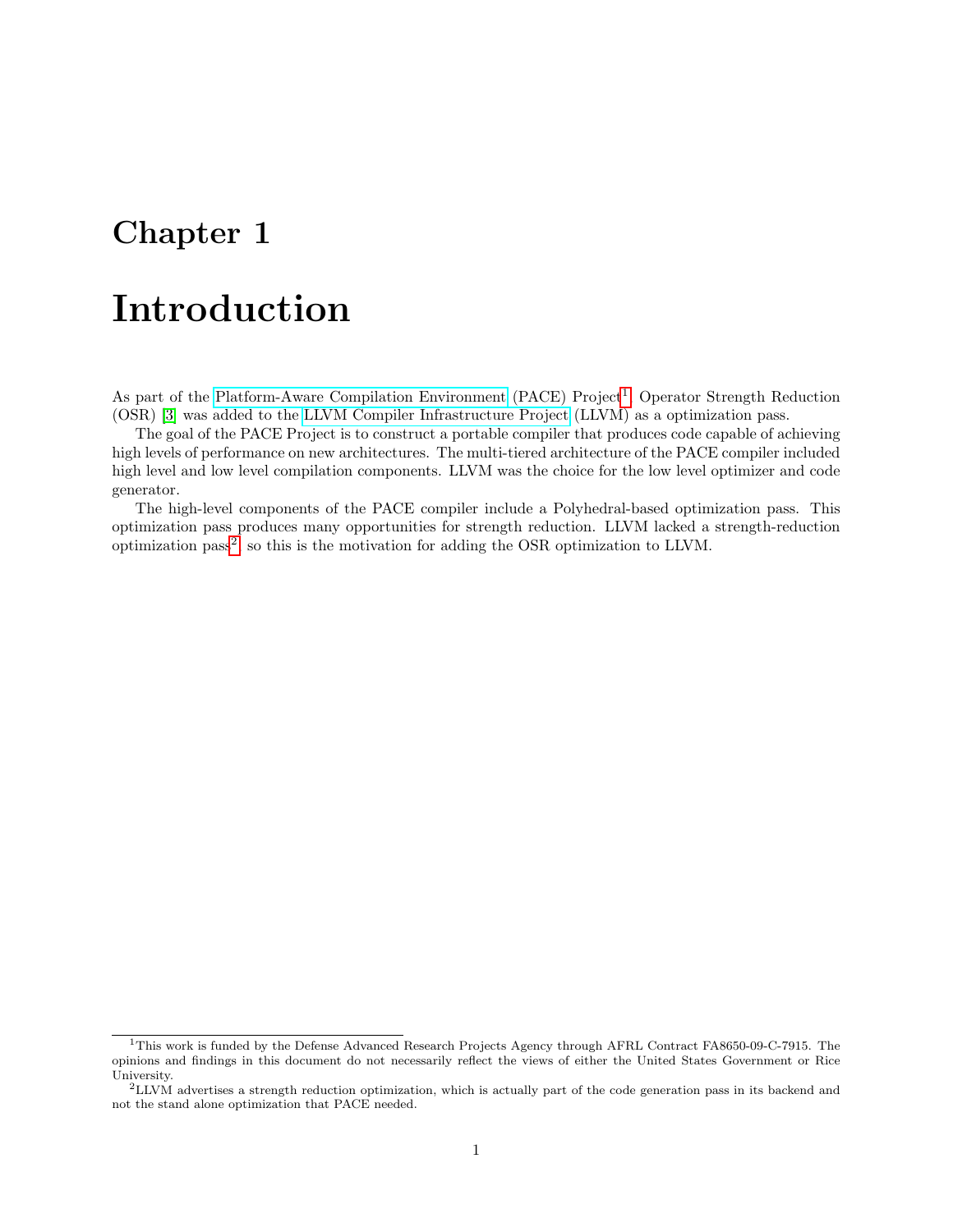# Operator Strength Reduction

Operator strength reduction is a well known compiler optimization dating back to the very first production compilers [\[2\]](#page-16-1). The basic idea is that instructions that require many cycles to execute are replaced by those that require fewer cycles to complete. This optimization can be seen in the address calculation instructions for an array within a loop. The following C code sums the array elements within a loop:

```
float sum, A[N];
sum = 0.0;
for (i=0; i<N; i++) {
    sum += A[i];
}
```
Lowered to explicitly expose the address calculations, the code becomes:

```
float sum, A[N];
char *a\_addr = kA;char *a_i_address;
sum = 0.0;
i = 0;while ( i < N ) {
    int offset = sizeof(float) * i;
    a_i<sub>a</sub>ddress = a_iaddr + offset;
    sum = sum + *((float *)a_i_ddress);}
```
The address calculation of  $\mathbf{A}[\mathbf{i}]$  has a multiplication instruction that for many architectures requires multiple cycles, whereas an addition usually completes in a single cycle. The strength-reduction optimization replaces the above multiplication with an add instruction. After strength reduction, the code becomes:

```
float sum, A[N];
int offset;
char *a_i_address = kA;sum = 0.0;
i = 0:
while ( i < N ) {
   sum = sum + *((float *)a_i_ddress);a_i_address += sizeof(float);
    i++;
}
```
The code introduced a new variable, **a i address**, which is a pointer into the **A** array and is incremented each loop iteration by the size of the array element.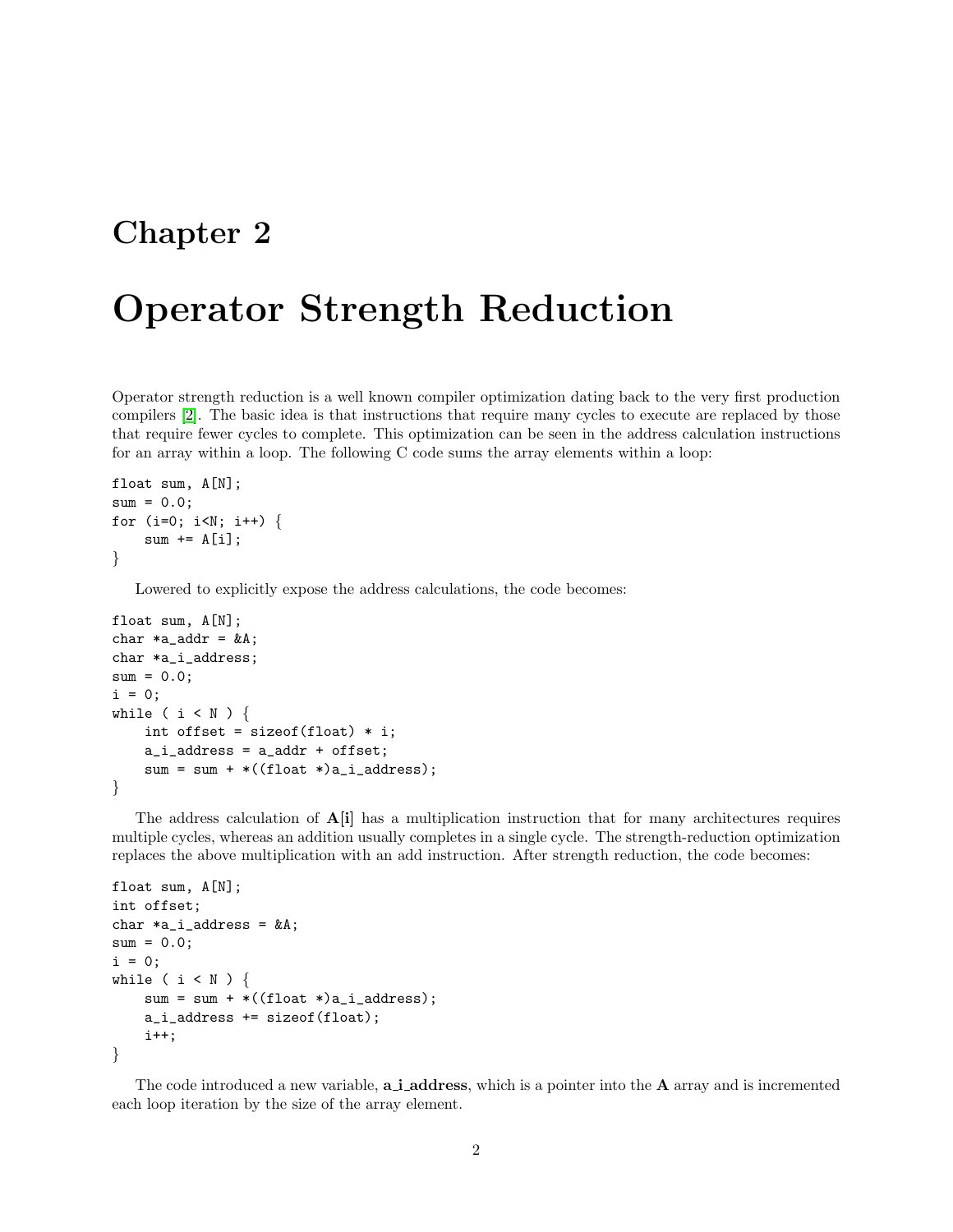The loop variable i after strength reduction is only needed for the end of loop test. An additional optimization, Linear Function Test Replacement (LFTR), can be performed to replace the loop test with a test using the variable that strength reduction added. After LFTR, the variable i then becomes useless and can be deleted.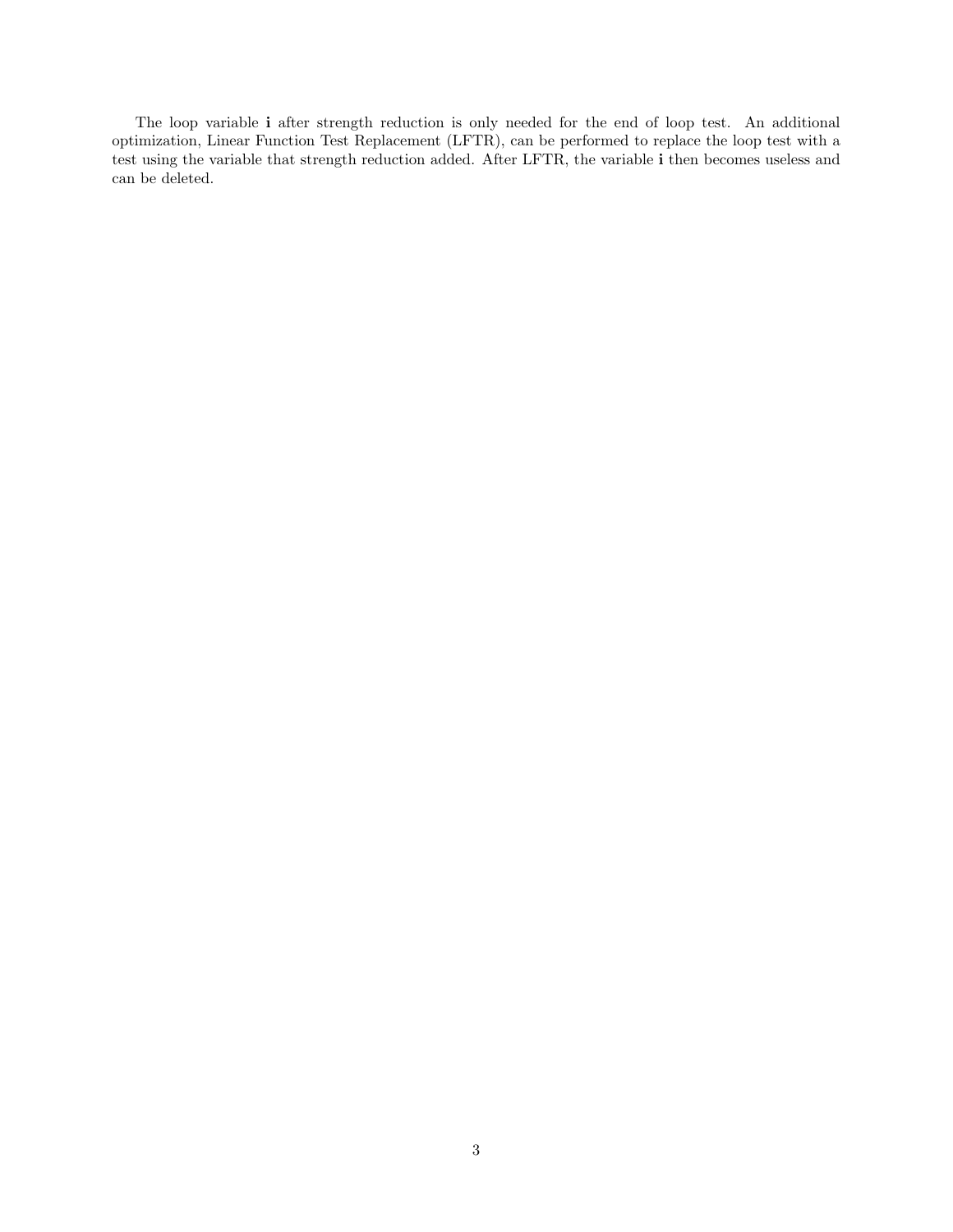### The OSR Algorithm

The OSR optimization of Cooper et al. [\[3\]](#page-16-0) was developed as a replacement for the traditional strengthreduction optimization as described by Allen et al. [\[1\]](#page-16-2), which was both hard to understand and hard to implement.

OSR as outlined in the paper is performed on the intermediate representation of the program in Static Single Assignment [\[4\]](#page-16-3) (SSA) form. LLVM uses the SSA form exclusively for its optimization passes. Thus, OSR was a good fit for PACE and LLVM.

OSR discovers induction variables in the program by finding loops in the SSA graph. The SSA Graph contains nodes that map to the definitions and uses of values and contains edges that connect the definitions to the uses. To be more precise, the loops are Strongly Connected Components (SCCs).

From the example code in Chapter 2, the associated SSA form is roughly:

```
float sum, A[N];
char *a\_addr = kA;char *a_i_address;
sum_0 = 0.0;
i_0 = 0;while ( true ) {
    sum_01 = phi(sum<sub>0</sub>, sum<sub>2</sub>)
    i_1 = phi(i_0, i_2)
    int offset = sizeof(float) * i_1;char *a_i_address = a_iaddr + offset;sum_2 = sum_1 + *((float *)a_i_dtdress);i_2 = i_1 + 1;}
```
Both variables i and sum have SCCs in the SSA graph. For example, variable i's SCC contains the definitions of  $i_1$  and  $i_2$ . The definition of  $i_1$  uses  $i_2$  and the definition of  $i_2$  uses  $i_1$ . Figure [3.1](#page-5-0) displays the SCC in the SSA graph for the induction variable i.

Of these two variables, OSR will recognize variable i as an induction variable, since i changes in a uniform manner across each loop iteration, while sum does not. OSR uses the induction variables that it finds to create new induction variables. In this example, OSR finds the expression,  $sizeof(float) * i<sub>1</sub>$ , to be a candidate for strength reduction. A new induction variable will be created that is incremented by sizeof(float) (compile time constant). All uses of sizeof(float)  $* i_1$  will replaced by uses of the new induction variable. The new induction variable will also have its own SCC in the SSA graph, which can be used to create additional induction variables.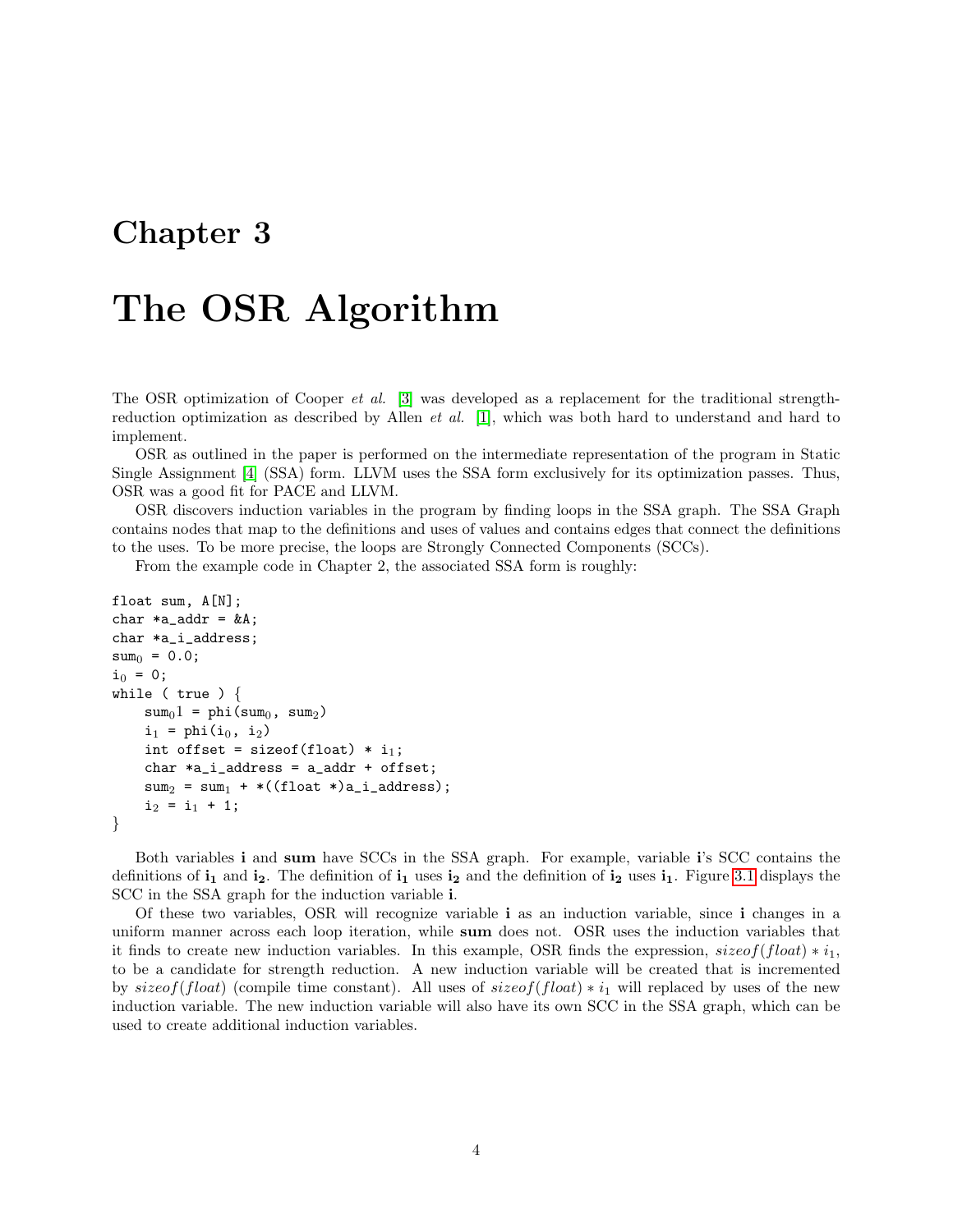<span id="page-5-0"></span>

Figure 3.1: SSA Graph for Induction Variable i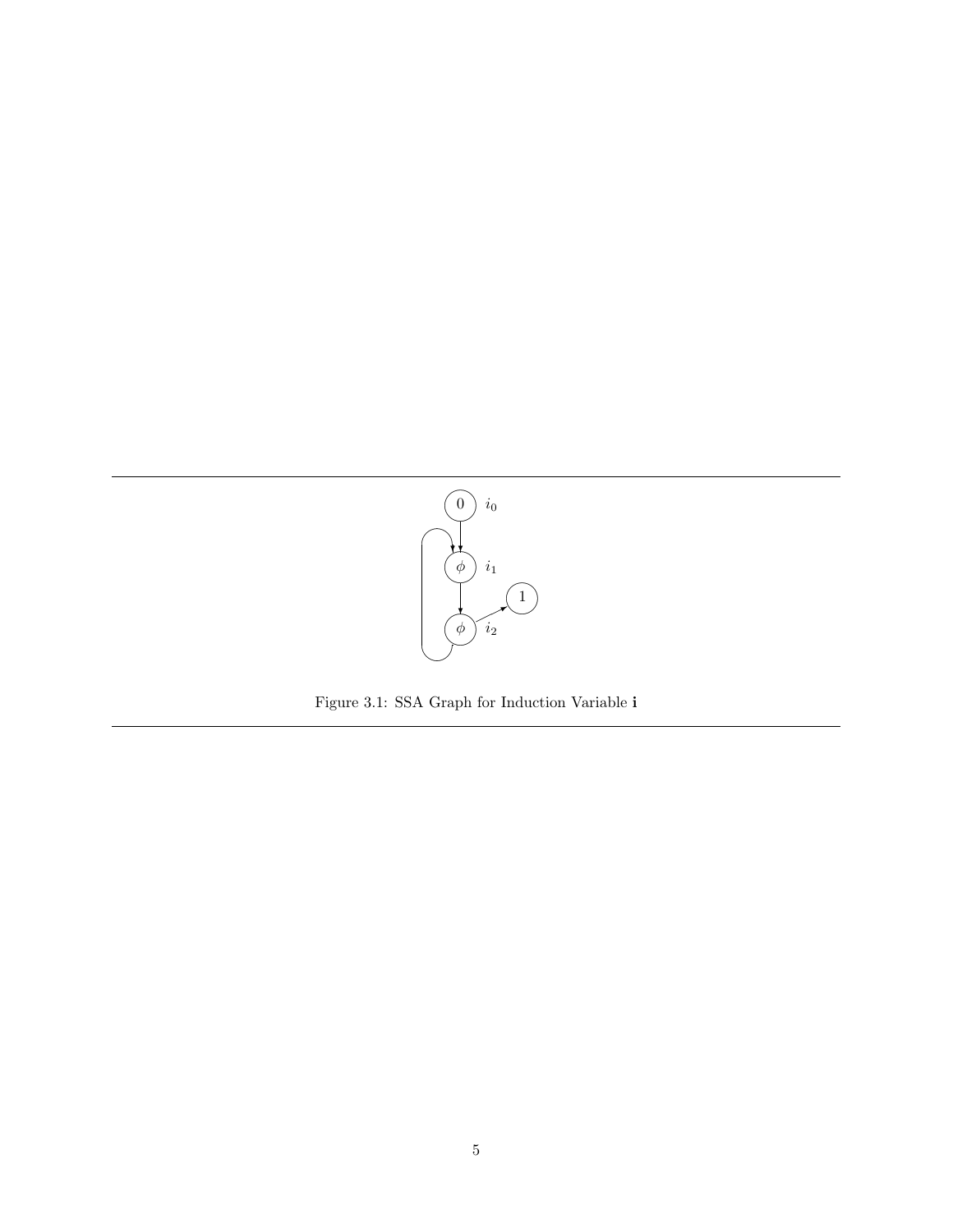# Strength Reduction on 64-bit Architectures

OSR was originally developed on a 32-bit architecture. Then, the most common integer size (e.g., C int) and address size were both the same size, 32-bits. OSR for LLVM has been developed for a 64-bit architecture, where the most common integer size is 32-bits and the address size is 64-bits. This size difference between common integer and address types displayed latent strength-reduction problems<sup>[1](#page-6-0)</sup>.

The crux of the problem is that the 32-bit integer (or smaller) induction variables can overflow. If OSR creates a 64-bit-address induction variable from a 32-bit-integer induction variable, an overflow in the 32-bit-integer arithmetic will not trigger similar behavior in the 64-bit-address arithmetic.

Some example code to display the overflow issue is:

```
int i;
unsigned char j;
float sum, A[256];
j = 0;sum = 0.0;
for (i=0; i<8000; i++) {
    j += 3;
    sum += A[j];
}
// on loop exit, j should equal (8000*3) % 256 or 192
```
Within the loop, j always has an 8-bit value between 0 and 256. Likewise all accesses to array **A** via  $\bf{A}[j]$  will be contained within  $\bf{A}$ . The overflow behavior of j must be preserved while considering strength reduction. Naively adding 3 to a pointer within A, as strength reduction is wont to do, would not overflow on the 8-bit boundary, would access A outside of its limits, and thusly would not produce correct code.

Looking only at the overflow problems of j in the above code understates the problem. The real target for OSR is the address calculation for  $\mathbf{A}[\mathbf{i}]$ , which contains an implicit multiplication by 4 (if the size of the float type is 32-bits or 4 bytes). OSR will want to replace the multiplication by 4 with a new induction variable based on j which will get incremented by 4 each loop iteration. Adding by 4 gets to the 8-bit overflow boundary 4 times faster. To maintain the overflow characteristics of j, the multiplication would logically need to be:

offset =  $(j*4)$  %  $(256*4)$ ;

and the OSR-created induction variable would logically need to be:

offset<sub>2</sub> = (offset<sub>1</sub>+4) % (256\*4);

<span id="page-6-0"></span> $1$ The problem (with 8-bit integers) was first seen in LLVM's test suite, within file: simple types constant folding.cpp.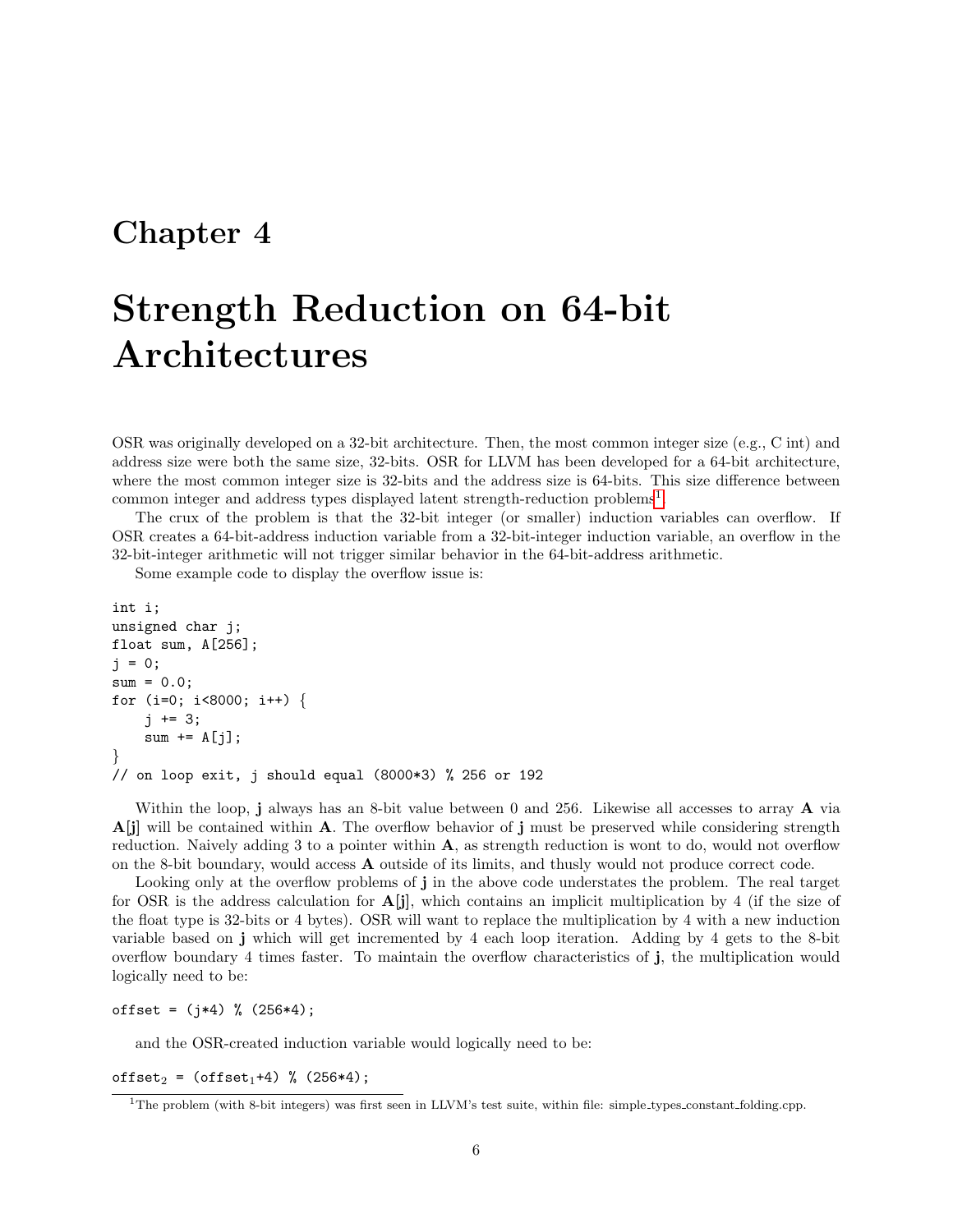#### 4.1 Workarounds

An easy solution to this problem is to restrict strength reduction to those values of the same bit width. In this case, OSR would only strength reduce 64-bit integers (e.g., C type long), matching the address size. This decision might limit the number of opportunities, since legacy C code may have more 32-bit integers than 64-bit integers.

An alternative may be to force 32-bit integer (e.g., C type int) variables to use 64-bit integers. This might unfortunately break legacy code, if said code contains any strict assumptions regarding the size of integer types.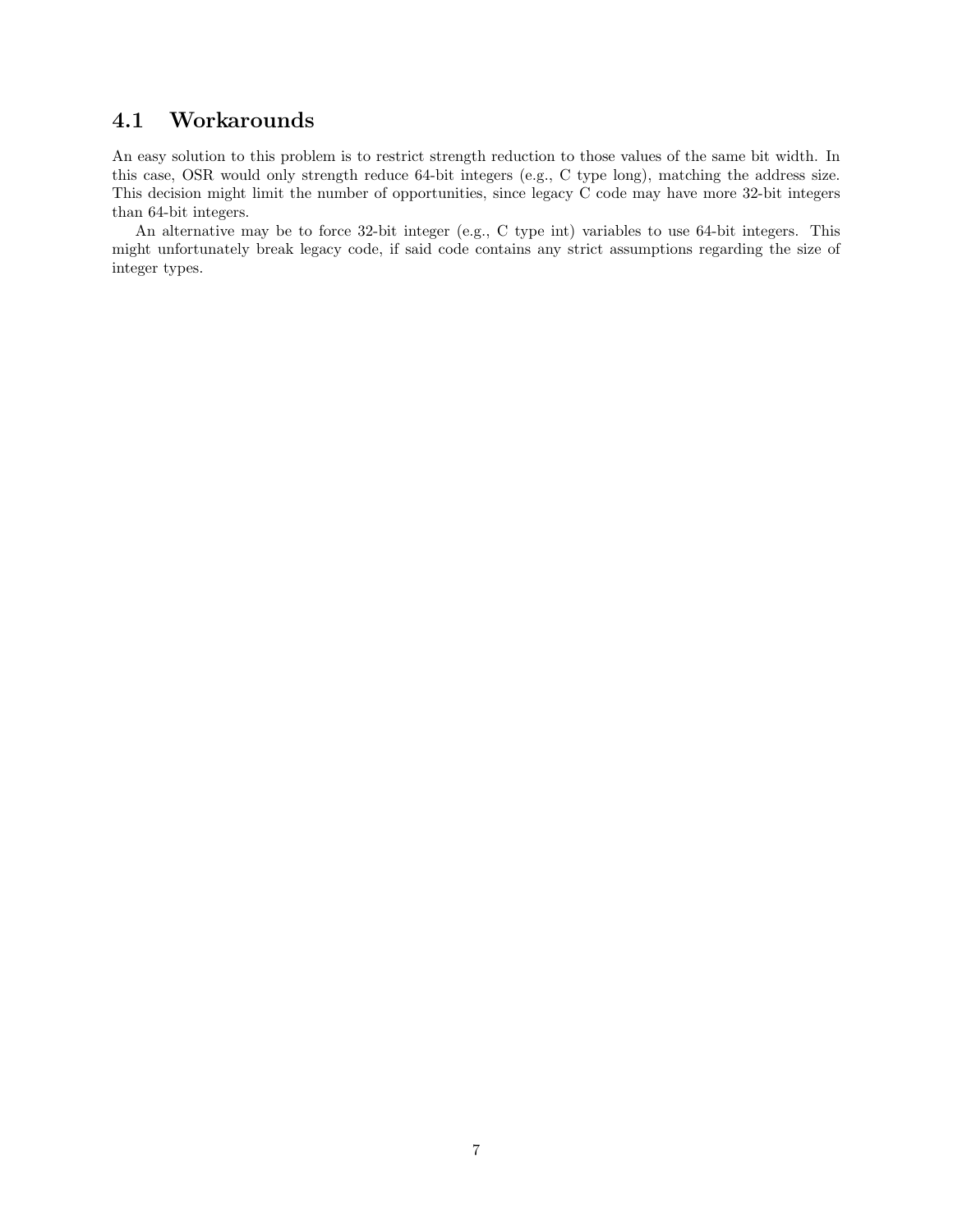# Strength Reduction for ANSI C

ANSI C specifies overflow behavior for its signed and unsigned integer types. For unsigned integers, overflow is required to wrap. For signed integers, overflow is undefined, and the C compiler is free to handle the overflow as it sees fit. A rationale for this divergent behavior is that some embedded architectures need to support saturation instead of wrapping on integer overflow.

The existing strength-reduction optimization in LLVM's backend exploits the ANSI C overflow rule when handling signed 32-bit integers. Since the 32-bit signed integer overflow is undefined, LLVM makes a strong assumption that the overflow cannot happen and that the program is always defined. Since overflow cannot happen, signed 32-bit integer induction variables are used to create 64-bit address induction variables. LLVM does not handle signed 16 and 8-bit integers similarly.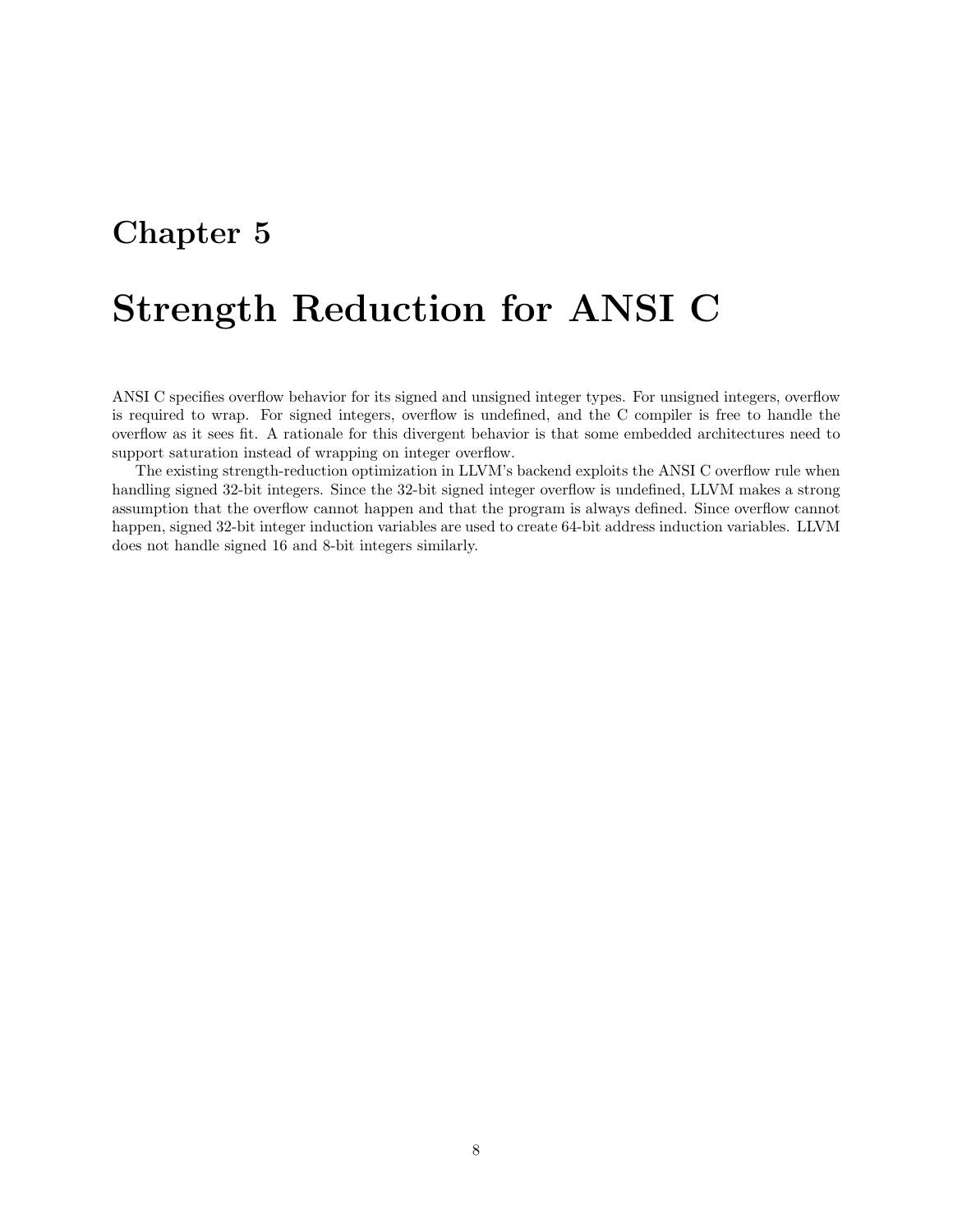# Chapter 6 OSR for LLVM

The OSR paper gave pseudo code for the procedures: OSR, ProcessSCC, DFS, ClassifyIV, Region-Const, Replace, Reduce, and Apply. The implementation follows the pseudo code.

#### 6.1 Pseudo-Code Infelicities

Due to the nature of pseudo code, some details are missing or implicit, while other times there is a divergence between the pseudo code and what it needs to be. Two cases of the latter were found during implementation.

In procedure ClassifyIV, the input SCC is filtered to see if it qualifies as an induction variable. The first test is to see if the operator qualifies and the second is to see if the operands qualify. The ClassifyIV pseudo-code in question is:

```
for each n \in SCC
    if n.op \notin \{\phi, +, -, \text{ COPY}\}\SCC is not an induction variable
    else
         for each o \in \{operands of n\}if o \notin SCC and not RegionConstant(o, header)
                  SCC is not an induction variable
```
The operator and operand tests in combination are imprecise. For example, the expression:

iv + iv

would pass the filter when it should not. A more precise filter would use the induction variable formula, as it seen elsewhere in the pseudo code, like:

iv  $\pm$  rc or rc + iv

Thus, the modified ClassifyIV pseudo-code is:

```
for each n \in SCC
    if n.op is \phi or COPY
        if all operands are not members of the SCC and are not a region constant
             SCC is not an induction variable
    else if n.op is + or -
        if n is not of the form x \leftarrow iv \pm rc or x \leftarrow iv - rcSCC is not an induction variable
    else
        SCC is not an induction variable
```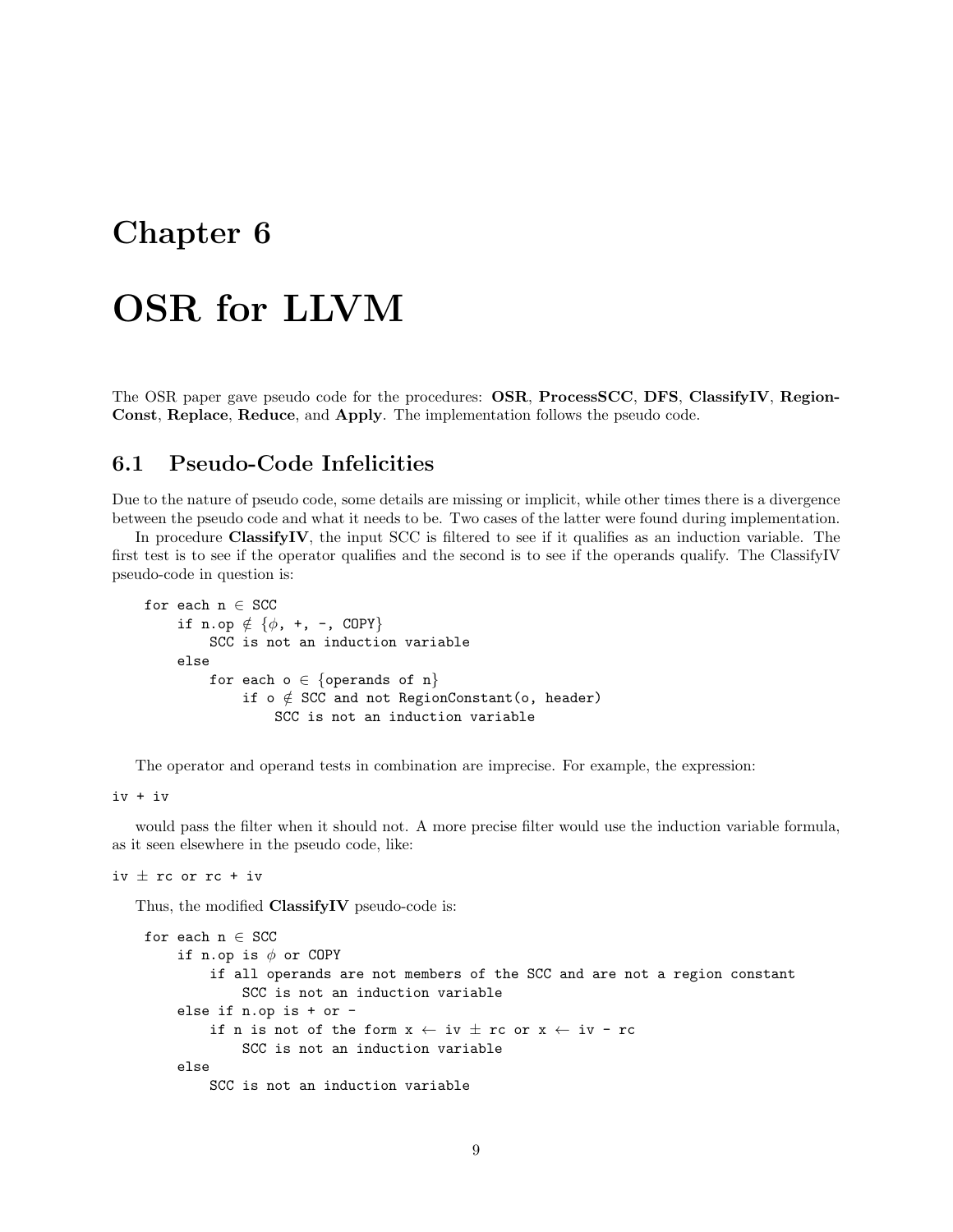In procedure **Reduce**, the input SCC is cloned with a slight modification to create a new induction variable. While looking at each operand for a cloned instruction, a test is made to see if the operand definition is part of the SCC, so that Reduce can be recursively called using the operand. The test checks to see if the SCC and operand are both induction variables with the same loop header. This test is not precise enough. Not only should the operand and SCC share the same header, but they must also share the same phi node in that header. Our implementation created another operand attribute, sccphi, to allow this more precise test. The sccphi attribute was also needed for LFTR.

The original Reduce pseudo-code:

```
if o.header = v.header
    Replace o with Reduce(opcode, o, rc)
```
needs to be replace with:

```
if o.header = v.header and o.sccphi = v.sccphi
    Replace o with Reduce(opcode, o, rc)
```
#### 6.2 Address Calculation in the LLVM IR

The address calculations in the OSR paper are explicit. The address calculations in the LLVM IR are not. For example, an explicit address calculation into a floating point array,  $\mathbf{A}[\mathbf{i}]$ , looks like:

 $&A + (i * 4)$ 

In LLVM IR, the same calculation looks like:

getelementptr float\* %A, i64 i

The multiplication by 4 (which is the size of a float) and the addition operator are not present in the LLVM IR getelementptr instruction, which actually resembles explicit address calculations in ANSI C:

 $(A + i)$  /\* aka A[i] \*/

The LLVM IR getelementptr instruction is a higher-level abstraction than what is presented in the OSR paper. Mapping the OSR paper IR instruction to the getelementptr instruction is not always straightforward. Given a loop that descends, the induction variable update may look like:

 $i_2 = i_1 -$  stride;

The getelementptr instruction performs an implicit add between its operands. To map to getelementptr, the second operand needs to be negated before it can be added, e.g.,

 $tmp1 = sub i64 0, %stride$  $tmp2 = getelementptr float* %A, i64 %tmp1$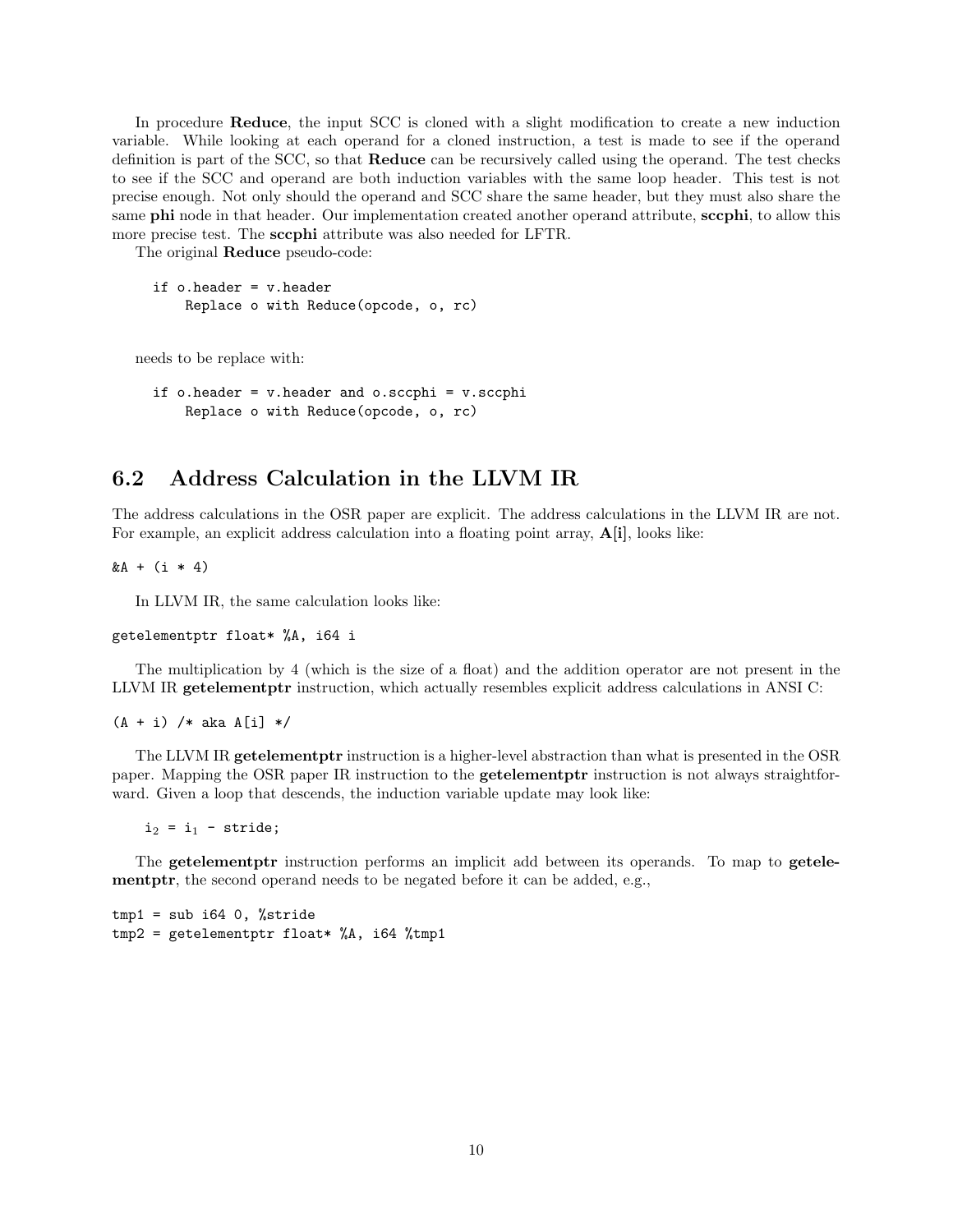# LFTR for LLVM

After OSR has completed for a function, Linear Function Test Replacement (LFTR) is run. LFTR examines each induction variable (IV) that existed before OSR was run, to see if it is a candidate for replacement. The primary condition for LFTR candidacy is when the only use of the pre-existing IV outside of its SCC is an end-of-loop compare.

OSR records which newly created IV is derived from which other IV. The derived relationship is stored in a derivation tree. The roots of the derivation tree are the pre-existing IVs. Each node of the derived tree saves its associated IV and the transformation needed to get from its parent to itself.

If a LFTR candidate was found, the end-of-loop test is replaced with a new test using an OSR created IV. The OSR IV is selected from one of the leaf nodes of the IV derivation tree. The series of transformation needed to get from the root to the leaf are applied to the existing end-of-loop test. Next the old test in the end-of-loop branch is replaced with a newly created test, leaving the SCC of the pre-existing IV useless and deletable.

Recall that the OSR motivating example from Chapter 1 after strength reduction is:

```
float sum, A[N];
int offset;
char *a_i_address = kA;
sum = 0.0;
i = 0;while ( i < N ) {
   sum = sum + *((float *)a_i_ddress);a_i_address += sizeof(float);
    i++;
}
```
LFTR will find that pre-existing IV  $\mathbf i$  is a candidate. The derivation tree with IV  $\mathbf i$  as the root will contain one leaf node for IV a i address. LFTR will create a new end-of-loop test using a i address and with it replace the existing test. LFTR will then delete all occurrences of IV i. The example then becomes:

```
float sum, A[N];
int offset;
char *a_i address = kA;
sum = 0.0;
while ( a_i_iddress < \&A[N] ) {
   sum = sum + *((float *)a_i_d) + ...a_i_address += sizeof(float);
}
```
The OSR paper describes a LFTR algorithm but gives no pseudo code. What the paper describes and what is implemented are similar. A LFTR algorithm can also be found here [\[5\]](#page-16-4).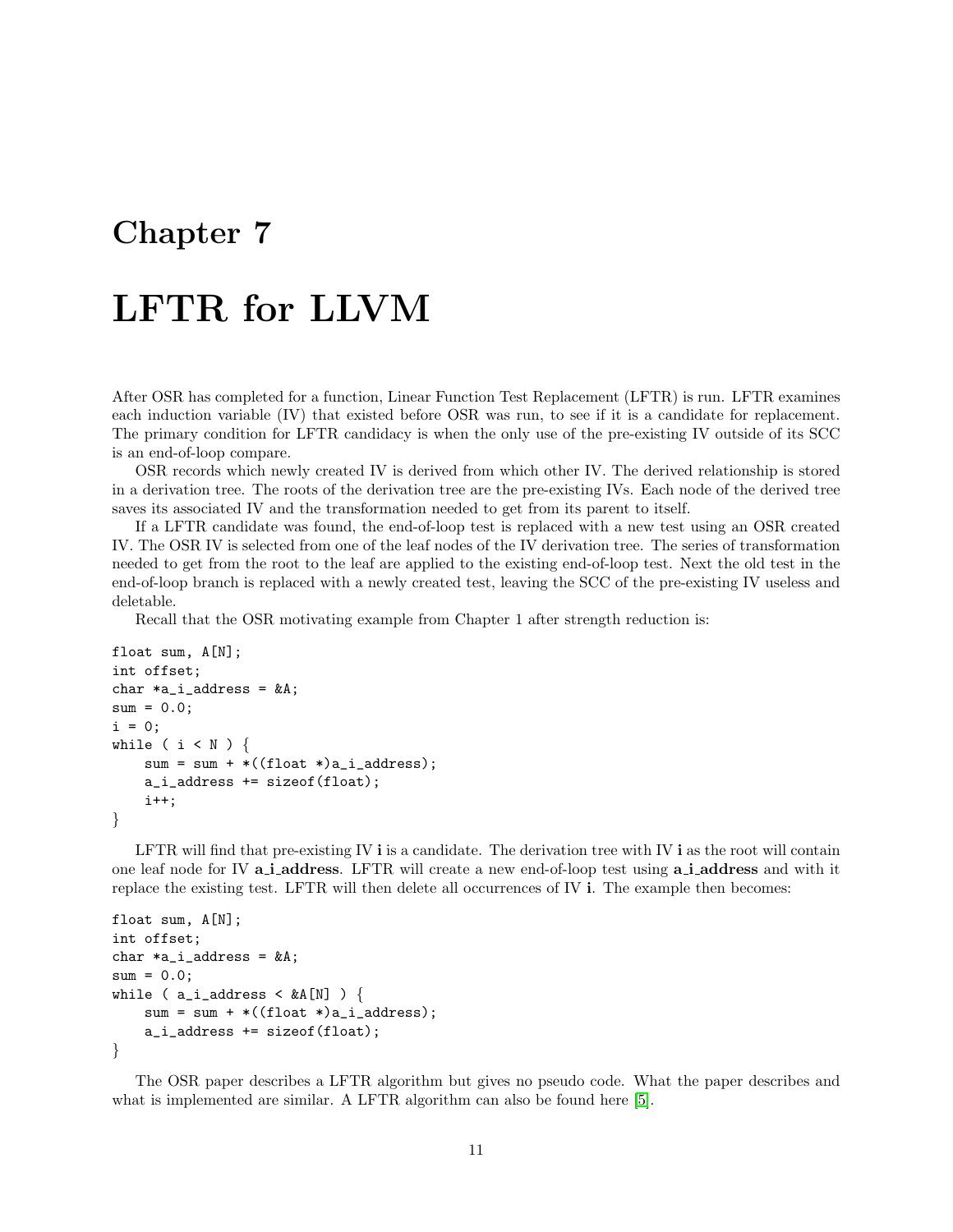### OSR Limitations

We have observed several limitations with OSR. Some of the limitations could possibly be addressed by using a cost function to be more selective in creating induction variables. How to add a cost function to the current OSR algorithm is an open question.

#### 8.1 Speculation

OSR converts everything that matches its criteria, which may lead to creating induction variables that in turn do not participate in an address calculation. For example, given an induction variable i, we could see the following SSA code:

```
i_0 = 0loop_header:
          i_1 = phi(i_0, i_2)
          = i_1 + 3i_2 = i_1 + 1
```
OSR will want to create a new induction variable from the expression  $(i+3)$  which will look like:

```
i_0 = 0iplus3<sub>0</sub> = 0loop_header:
               i_1 = phi(i_0, i_2)
               iplus3<sub>1</sub> = phi(iplus3<sub>0</sub>, iplus3<sub>2</sub>)= iplus3<sub>1</sub>
               i_2 = i_1 + 1iplus3<sub>2</sub> = iplus3<sub>1</sub> + 1
```
In the loop, one addition  $(i_1+3)$  gets replaced by another (iplus  $3_1+1$ ); thus, there was no strength reduction performed. OSR performs this transformation speculatively in hopes that an address calculation like  $A[i+3]$  will be reached and reduced.

Note also from the above example that the newly created induction variable  $\text{iplus3}_1$  has a lifetime that spans the entire loop instead of potentially being limited to just at the definition and use. Increasing the lifetime increases the register pressure in the loop, which complicates register allocation.

#### 8.2 Pessimize Input Code Shape

The input code may be more optimal before OSR is performed, as compared to afterwords. Consider a simple loop body: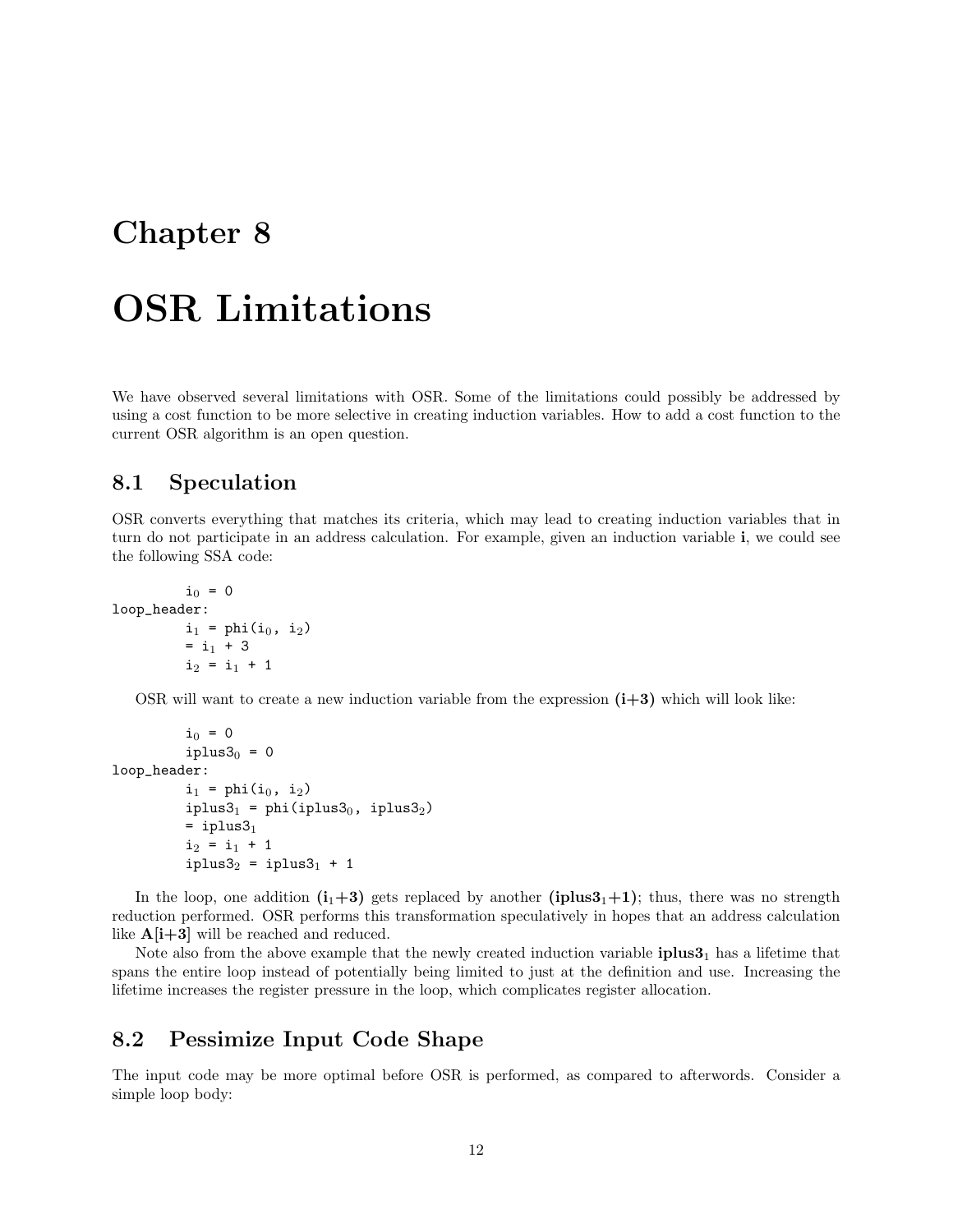$A[i] = B[i] + C[i];$ 

Unrolling this loop body by a factor of four will yield the new loop body:

 $A[i] = B[i] + C[i];$  $A[i+1] = B[i+1] + C[i+1];$  $A[i+2] = B[i+3] + C[i+2];$  $A[i+3] = B[i+3] + C[i+3];$ 

OSR for the original loop will create three induction variable for  $\&\text{A[i]}, \&\text{B[i]},$  and  $\&\text{C[i]}$ . OSR for the unrolled loop will create three induction variables for expressions  $(i+1)$ ,  $(i+2)$ , and  $(i+3)$  and will create twelve induction variables for the addressing of the  $A$ ,  $B$ , and  $C$  arrays. This is arguably not the right thing to do. Having fifteen induction variables live across a single loop could lead to spilling during register allocation.

A similar argument could be made for the stencil calculation found in some high performance codes, like the five stencil pattern:

 $A[i][j] = ($   $A[i-1][j] +$ A[i][j-1] + A[ i ][j] + A[i][j+1] +  $A[i+1][j]$  / 5;

A reassociation optimization pass, in both the loop unrolling and the stencil examples, may change the code shape and reduce the number of multiplications via anchoring array referencing around  $\&\text{A}[i]$  or  $\&\text{A[i][j]}$ . In the loop unrolling example, the reassociation optimization pass may calculate  $\&\text{A[i+1]}$  by adding a constant to  $\&\mathbf{A}[\mathbf{i}]$  versus calculating  $\mathbf{i}+1$ , multiplying by the cell size and then adding the address of A to the multiplication product. In this case, OSR has no multiplication to reduce, but will still create a new induction variable for the expression,  $\&\text{A[i]}$  plus a constant. Arguably, the reassociation optimization pass produced near optimal code for the expression  $\&\text{A}[i+1]$ , which does not need to be strength reduced.

#### 8.3 May Not Reduce Strength

Multiplying by a power of two can be replaced by a shift operator, which should cost the same as the add with which OSR would want to replace it. This is a case where multiplication will not be expensive. This case turns out to be common, since the sizes of intrinsic numerical types tend to be powers of two. Thus, single-dimension numeric arrays likely do not need their strength reduced.

#### 8.4 Move Code Into a Loop

Sometimes OSR creates an induction variable nested deeper than the targeted instruction that it replaces. The following code displays this infelicity:

```
float sum = 0.0, A[N];
for (unsigned long i = 0; i < n; i++) {
    sum += A[i];
}
return A[i-3];
```
OSR will recognize the expression  $\mathbf{A}[\mathbf{i}\text{-}3]$  as a candidate for strength reduction. OSR will create a new induction variable for A[i-3] based on the i induction variable within the loop that precedes the expression A[i-3]. Thus, the multiplication that is removed is replaced by an addition, which can be executed multiple times in the preceding loop.

OSR will transform the above code to be: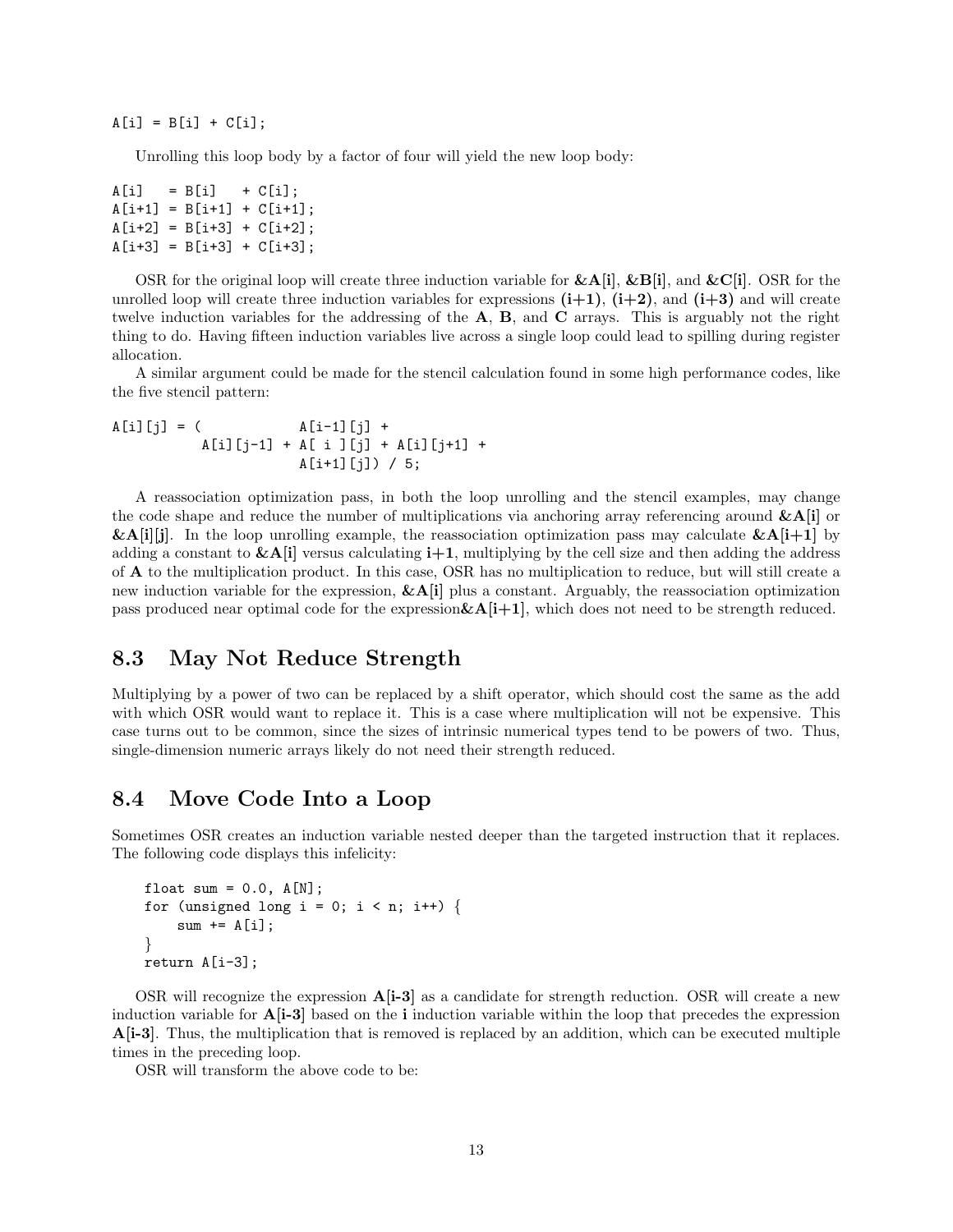```
float sum = 0.0, A[N];
for (unsigned long i = 0, char *a_i_minus_three_address = &A[-3];
       i < n;
       i<sup>++</sup>, a_i_minus_three_address += sizeof(float)) {
    sum += A[i];
}
return *((float *)a_i_minus_three_address);
```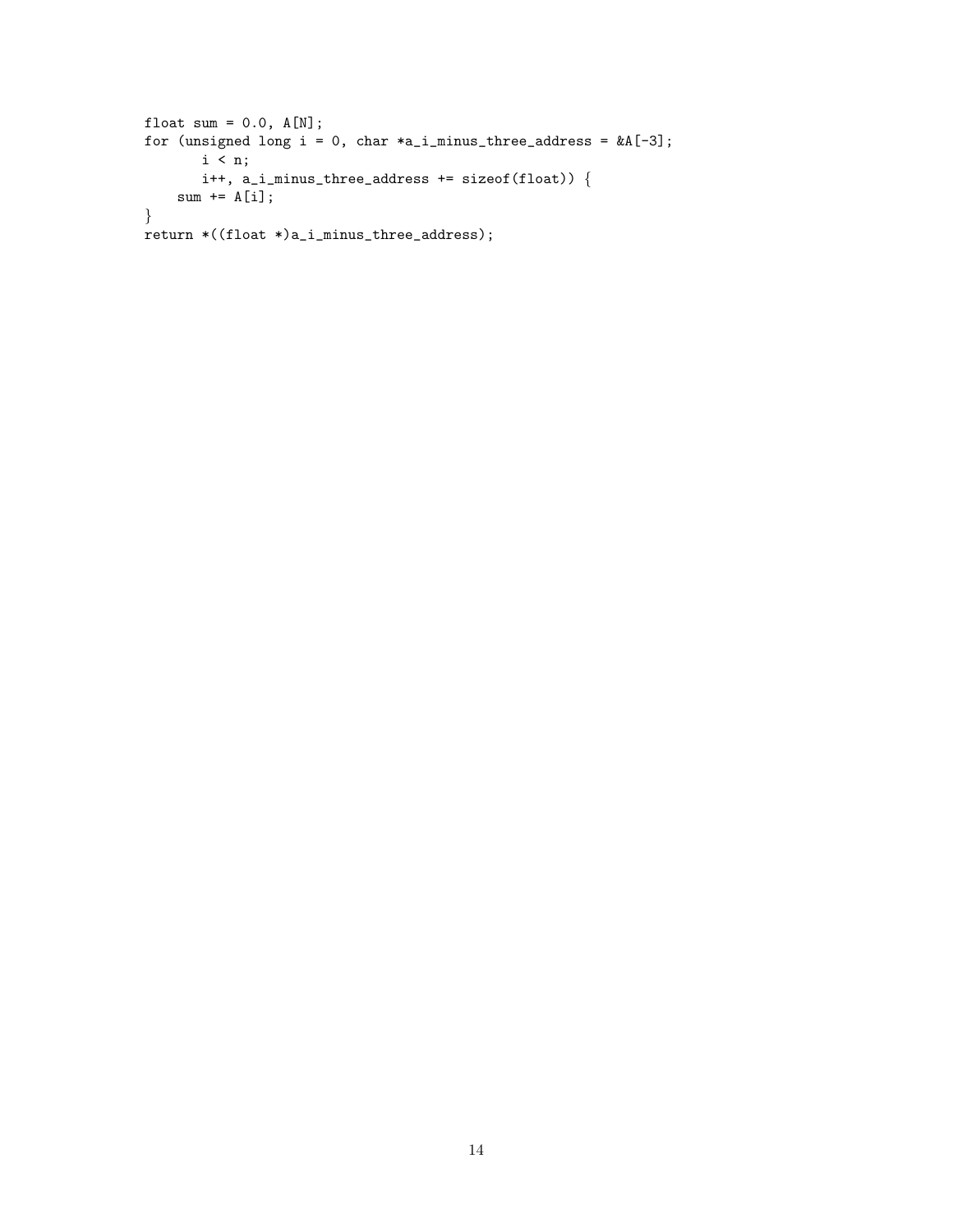# Conclusions

Our implementation of OSR in LLVM follows the algorithm of Cooper et al. [\[3\]](#page-16-0). Inherent shortcomings introduced into the transformed code suggest that this optimization should only be used in a system that provides feedback to the compiler so that unprofitable transforms can be discarded.